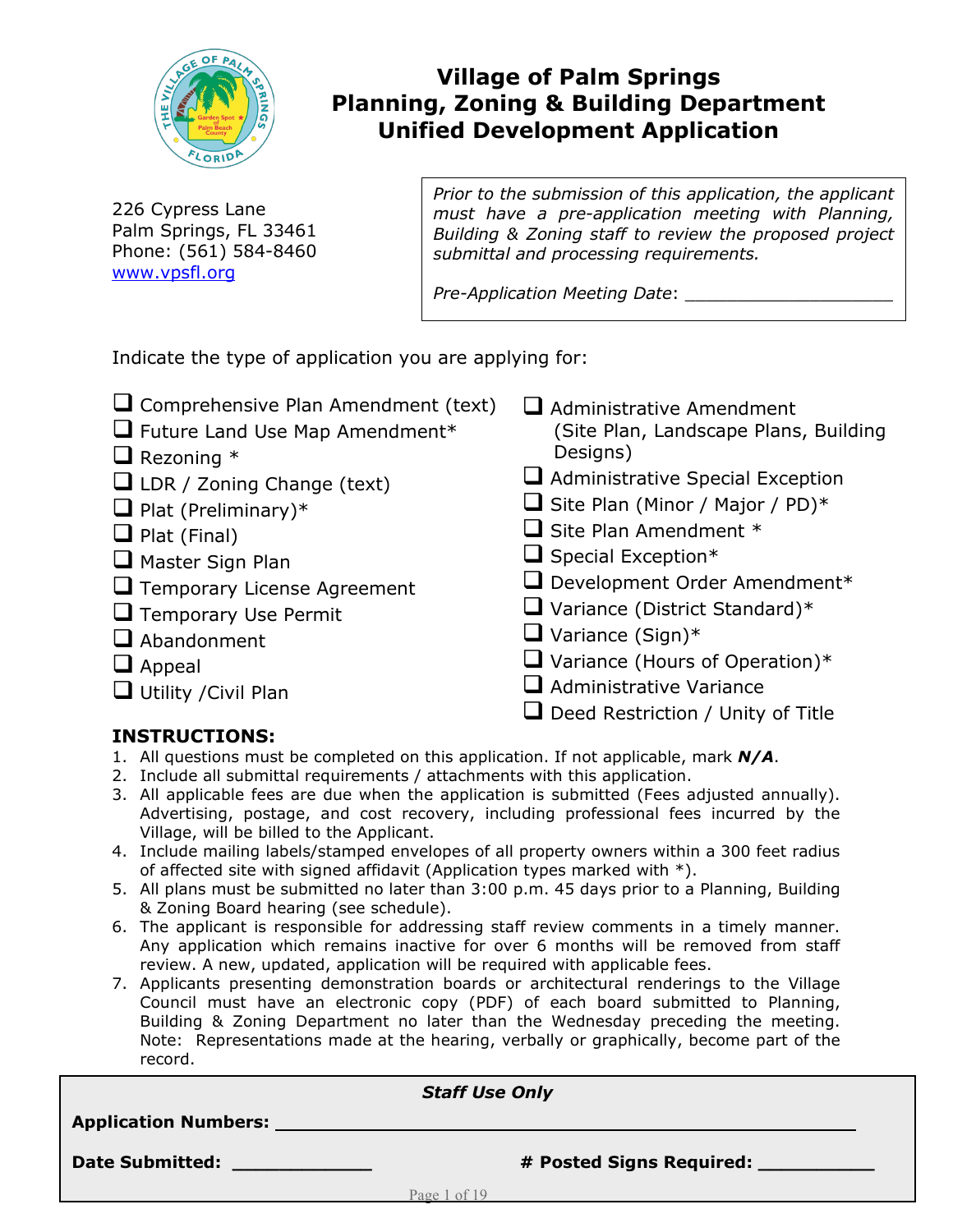## **SECTION 1-PROJECT INFORMATION:**

|                                               | Location of Property: The subject property is located approximately _______<br>mile(s) N, S, E, W (circle one) from the intersection of _______________________<br>& ________________________, on the N, S, E, W (circle one) side of _____________ |  |
|-----------------------------------------------|-----------------------------------------------------------------------------------------------------------------------------------------------------------------------------------------------------------------------------------------------------|--|
|                                               |                                                                                                                                                                                                                                                     |  |
|                                               |                                                                                                                                                                                                                                                     |  |
|                                               | Density or FAR: _________________________Plat Name: ____________________________                                                                                                                                                                    |  |
|                                               |                                                                                                                                                                                                                                                     |  |
|                                               |                                                                                                                                                                                                                                                     |  |
| See Section 14 also.                          |                                                                                                                                                                                                                                                     |  |
| Legal Description: (or attach separate sheet) |                                                                                                                                                                                                                                                     |  |

## Property History, if applicable: Describe previous applications on property

| <b>Application #</b> | <b>Request</b> | <b>Action</b> | <b>Resolution</b><br>/ Ordinance<br># | <b>Approval</b><br><b>Date</b> |
|----------------------|----------------|---------------|---------------------------------------|--------------------------------|
|                      |                |               |                                       |                                |
|                      |                |               |                                       |                                |
|                      |                |               |                                       |                                |
|                      |                |               |                                       |                                |
|                      |                |               |                                       |                                |

(Approved Variances, Special Exception, Site Plan, etc…) Include previous application numbers and any conditions of approval.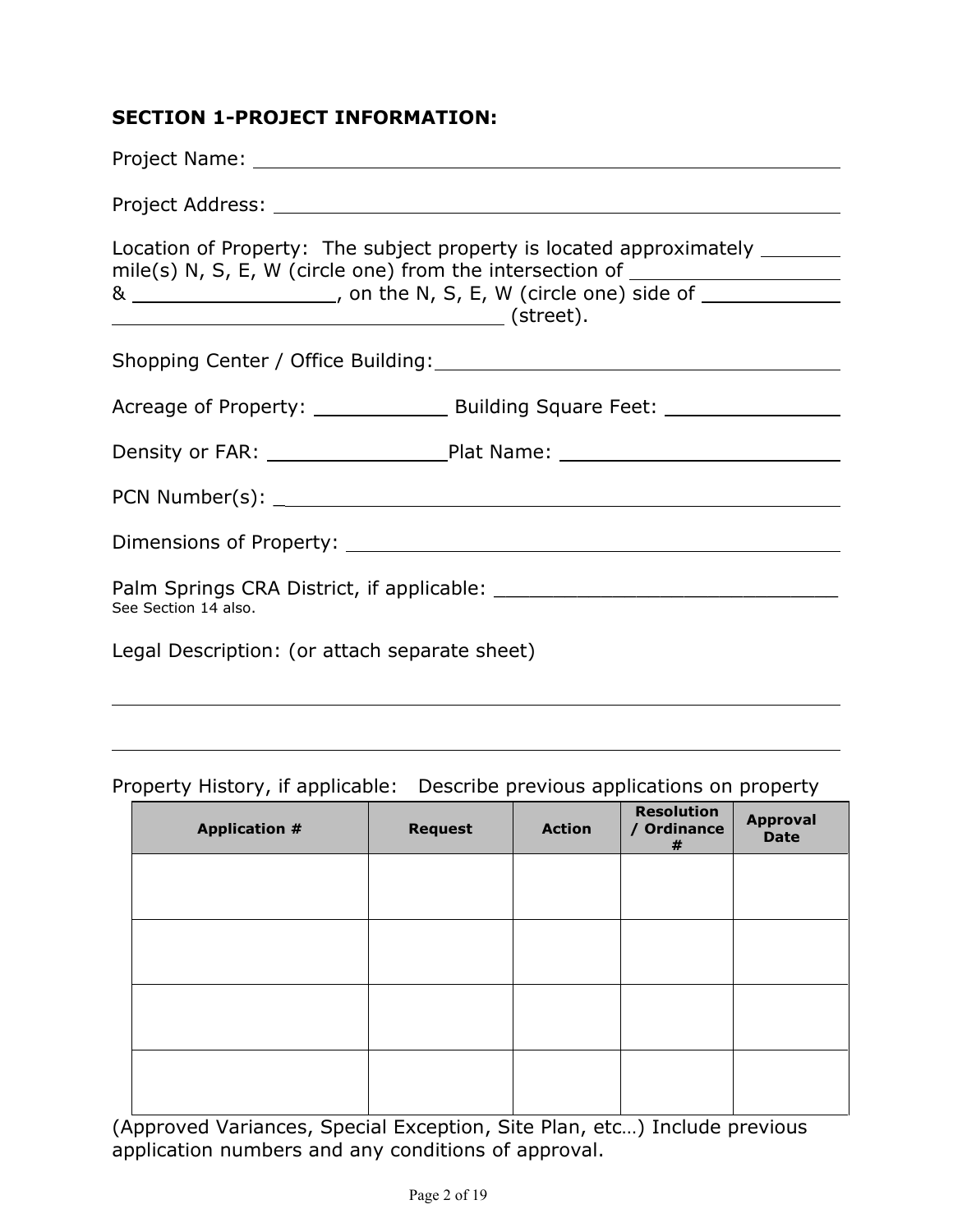## **SECTION 2 - APPLICANT / OWNER / AGENT INFORMATION**

| Owner's Name: 1988 Communication of the Communication of the Communication of the Communication of the Communication of the Communication of the Communication of the Communication of the Communication of the Communication |
|-------------------------------------------------------------------------------------------------------------------------------------------------------------------------------------------------------------------------------|
|                                                                                                                                                                                                                               |
|                                                                                                                                                                                                                               |
| Owner's Phone: 0wner's Fax:                                                                                                                                                                                                   |
|                                                                                                                                                                                                                               |
|                                                                                                                                                                                                                               |
|                                                                                                                                                                                                                               |
|                                                                                                                                                                                                                               |
|                                                                                                                                                                                                                               |
|                                                                                                                                                                                                                               |
|                                                                                                                                                                                                                               |

*All correspondence will be sent directly to agent unless otherwise instructed.*

# **SECTION 3- LAND USE AND ZONING INFORMATION:**

| <b>EXISTING</b>                                                                                                | <b>PROPOSED</b> |
|----------------------------------------------------------------------------------------------------------------|-----------------|
|                                                                                                                |                 |
| Land Use: University of the University of the University of the University of the University of the University |                 |
|                                                                                                                |                 |
|                                                                                                                |                 |

# **ADJACENT LAND USE / ZONING / USE(S)**

|       | East: East and the second state of the second state of the second state of the second state of the second state of the second state of the second state of the second state of the second state of the second state of the sec |  |  |
|-------|--------------------------------------------------------------------------------------------------------------------------------------------------------------------------------------------------------------------------------|--|--|
| West: |                                                                                                                                                                                                                                |  |  |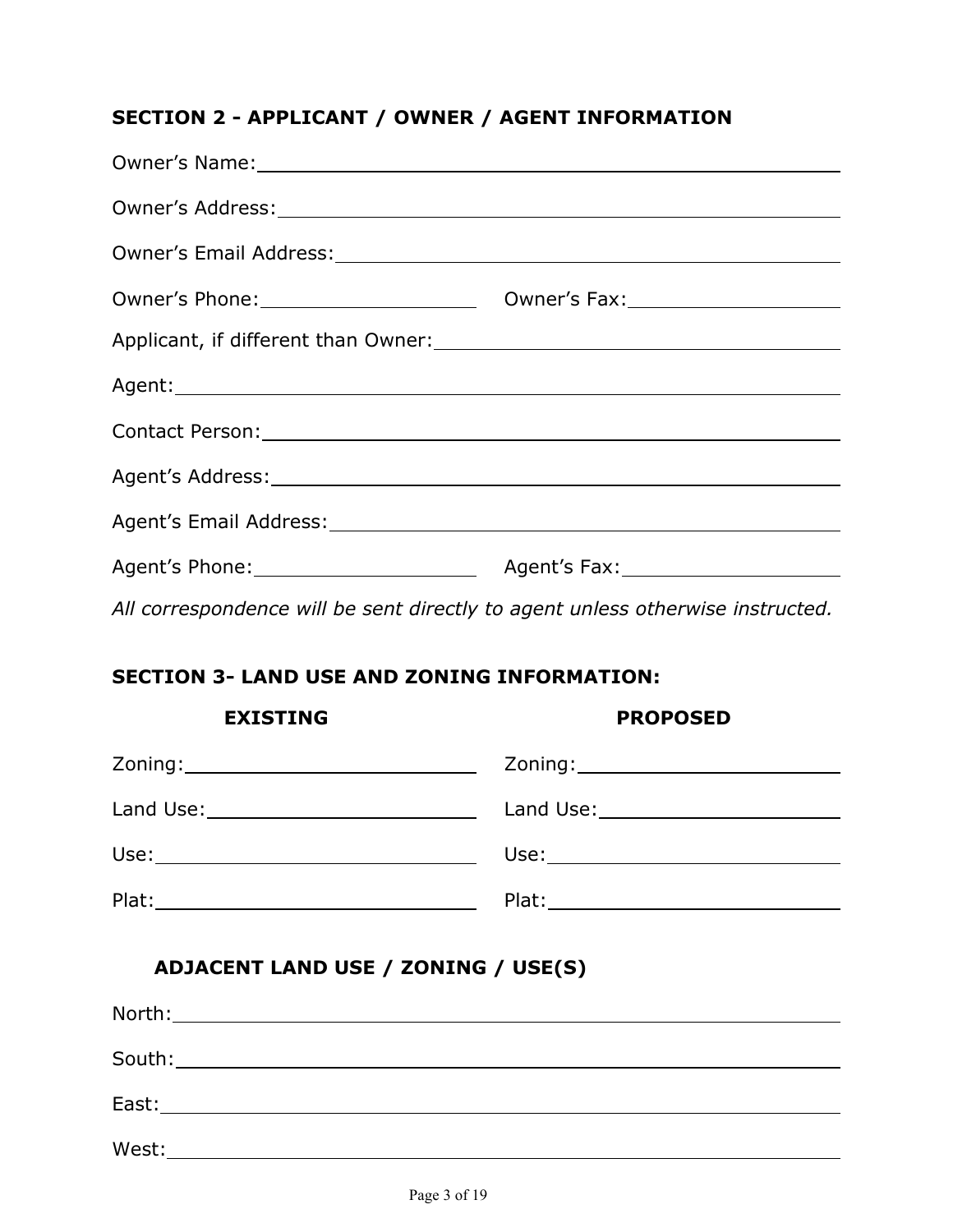**SECTION 4 - DESCRIPTION OF PROJECT** (attach additional pages if necessary)<br>Including compliance with zoning standards and supplemental regulations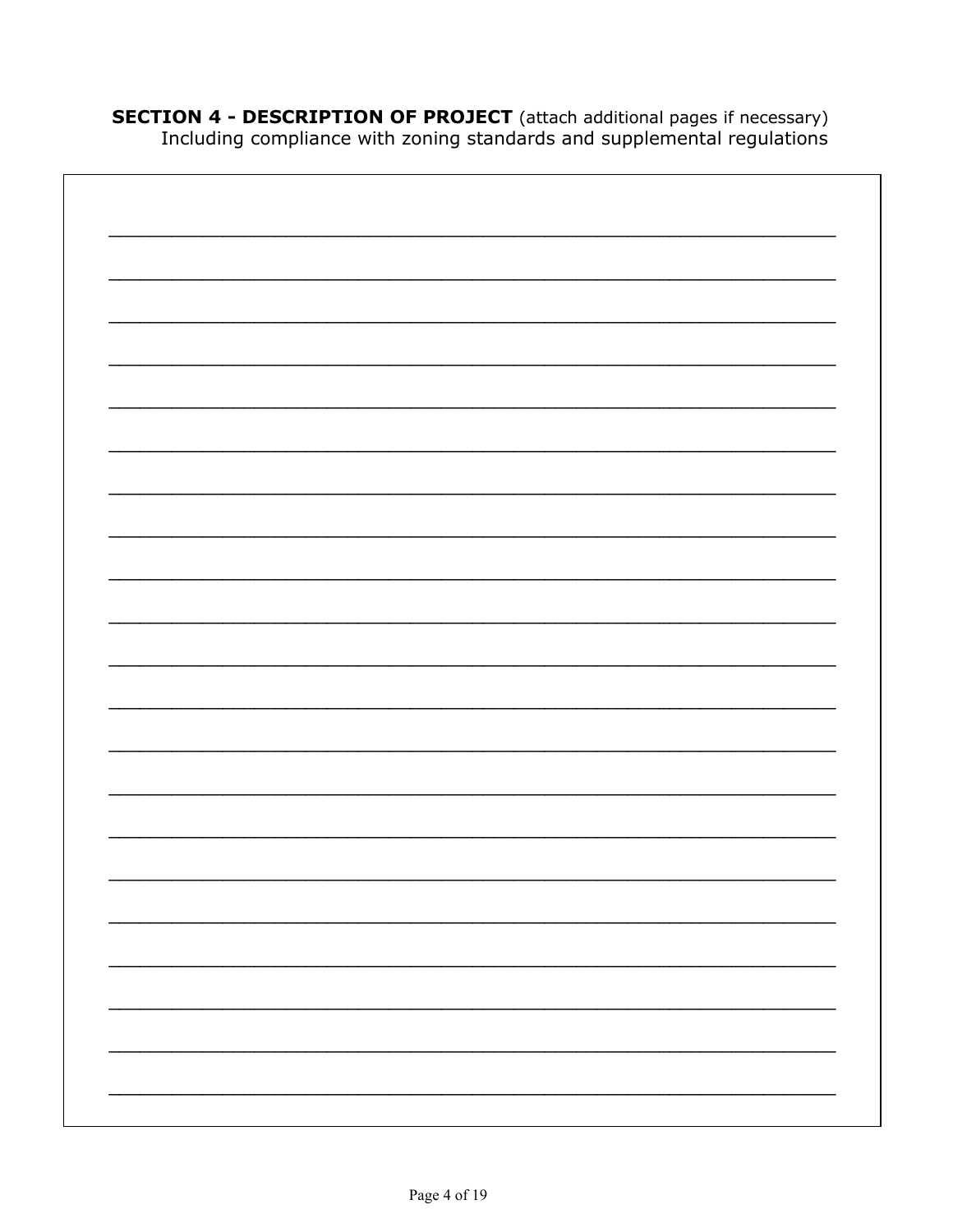## **SECTION 5- PROJECT AUTHORIZATION**

#### **OWNER CERTIFICATION**

(If more than one owner, attached executed Certifications for each)

This is to certify that I am the owner of the property described in this application and that all information supplied herein is true and correct to the best of my knowledge. The undersigned hereby petitions the Village of Palm Springs Staff, Planning, Building & Zoning Board, and the Village Council to call Public Hearings upon due Public Notice in accordance with the Rules, Regulations, and Laws as promulgated by the Village of Palm Springs. The cost of which petition and notice and other costs as promulgated by rule is hereby assumed by the undersigned.

| Signature of Owner |                                                                       | Date                                                                                                                                                                   |  |
|--------------------|-----------------------------------------------------------------------|------------------------------------------------------------------------------------------------------------------------------------------------------------------------|--|
|                    |                                                                       |                                                                                                                                                                        |  |
|                    |                                                                       | The foregoing instrument was acknowledged before me by means of $\bigcup$ physical<br>presence or □ online notarization, this _______ day of _________________________ |  |
|                    |                                                                       |                                                                                                                                                                        |  |
|                    |                                                                       |                                                                                                                                                                        |  |
|                    | identification) as identification and who did (did not) take an oath. |                                                                                                                                                                        |  |
|                    |                                                                       |                                                                                                                                                                        |  |
|                    |                                                                       |                                                                                                                                                                        |  |
|                    |                                                                       | Name of officer taking acknowledgement--typed, printed or stamped                                                                                                      |  |
|                    |                                                                       |                                                                                                                                                                        |  |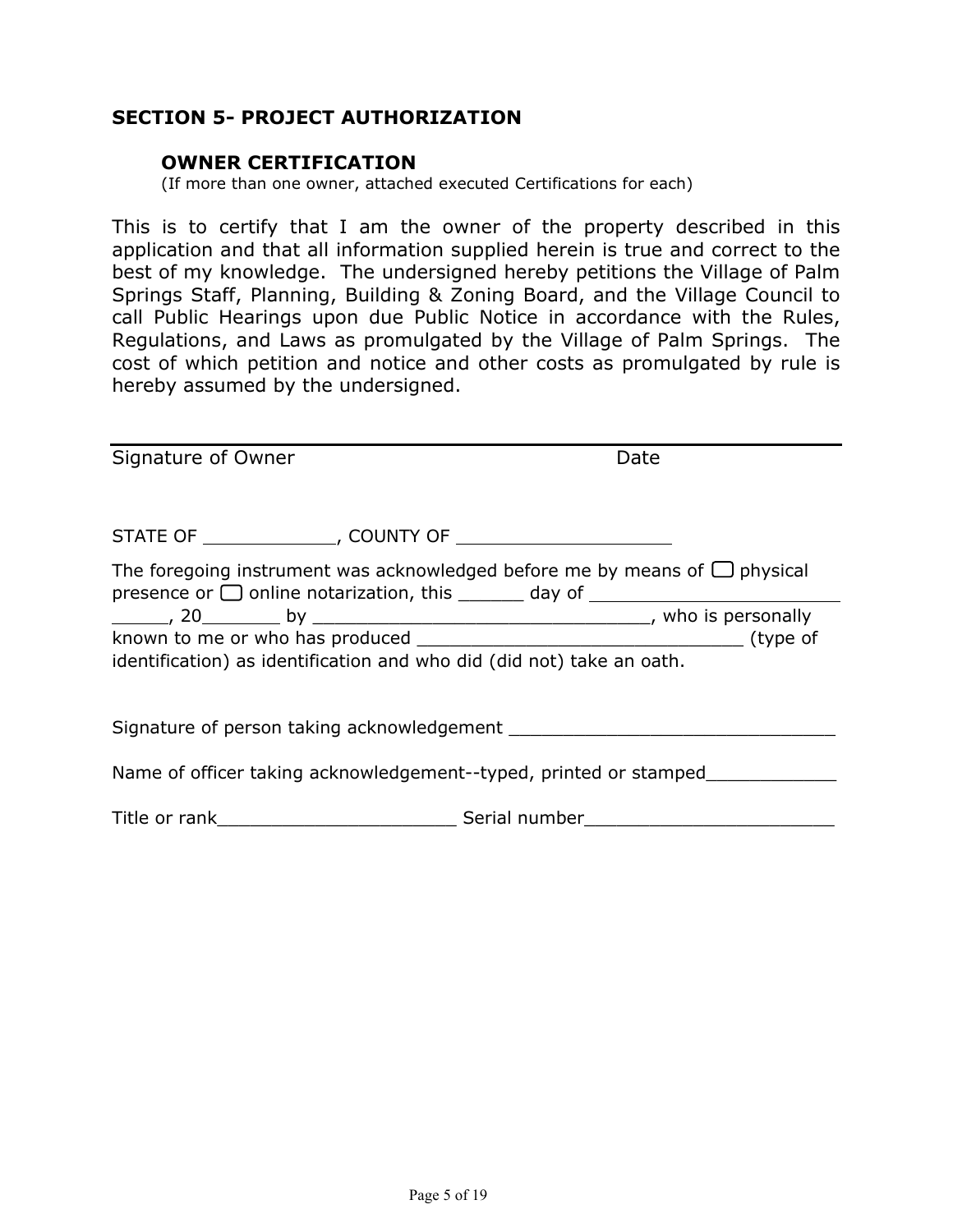## **AGENT CERTIFICATION**

This is to certify that I am the agent of the property owner described in this application and that all information supplied herein is true and correct to the best of my knowledge.

| Signature of Agent                                                               | Date                                                                                                                                                                 |
|----------------------------------------------------------------------------------|----------------------------------------------------------------------------------------------------------------------------------------------------------------------|
|                                                                                  |                                                                                                                                                                      |
|                                                                                  | The foregoing instrument was acknowledged before me by means of $\Box$ physical<br>presence or $\Box$ online notarization, this $\_\_\_\_$ day of $\_\_\_\_\_\_\_\_$ |
|                                                                                  |                                                                                                                                                                      |
| identification) as identification and who did (did not) take an oath.            |                                                                                                                                                                      |
|                                                                                  |                                                                                                                                                                      |
| Name of officer taking acknowledgement--typed, printed or stamped                |                                                                                                                                                                      |
| Title or rank___________________________________Serial number___________________ |                                                                                                                                                                      |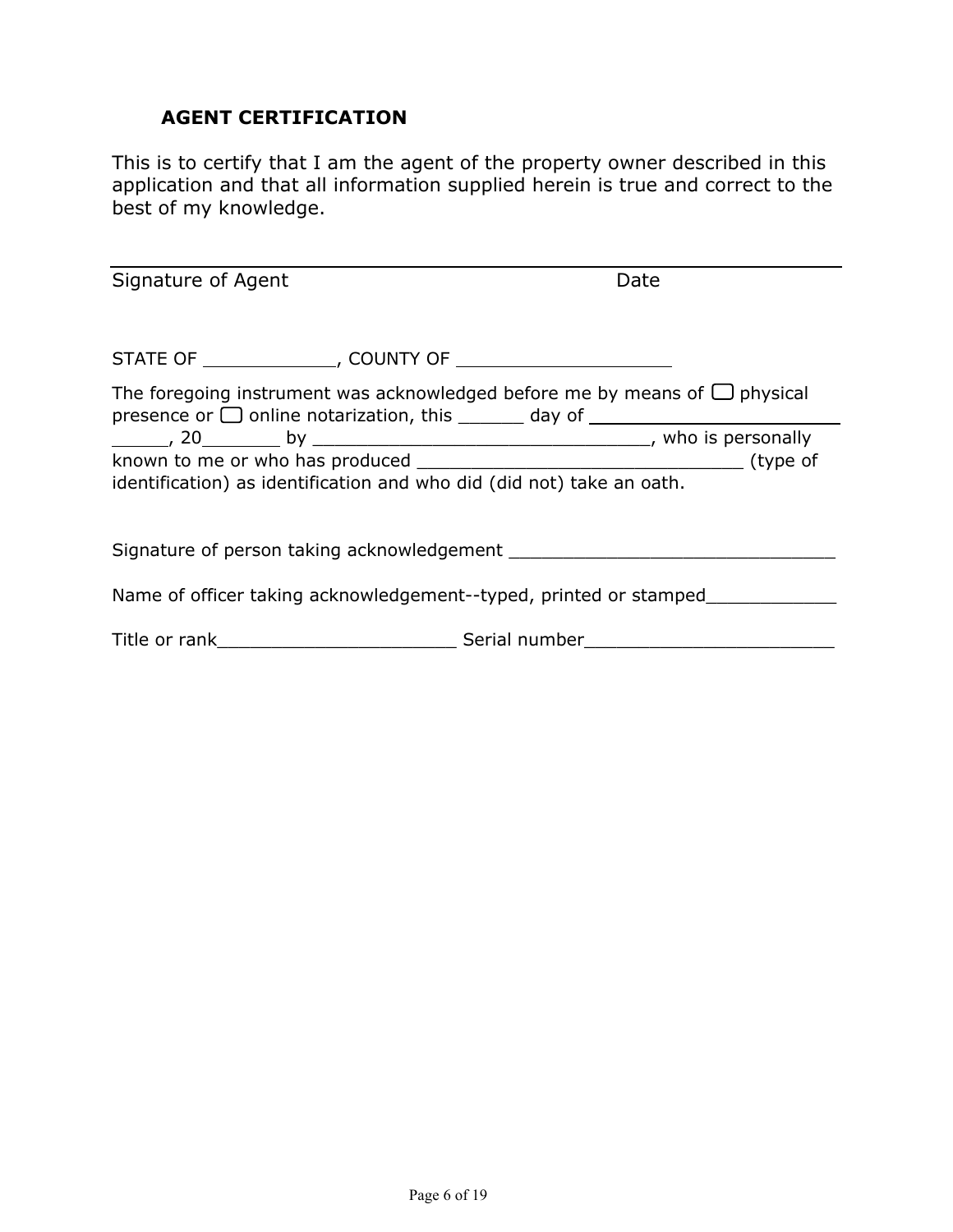

# **GENERAL SUBMITTAL REQUIREMENTS FOR ALL APPLICATIONS:**

- Completed Application, with original signatures, and applicable filing fees
- Evidence of Ownership (recorded warranty deed, title policy, or attorney's opinion)
- Owner's Authorization for Agent or Applicant to file application
- Current Survey (dated not more than 12 months prior to date of submittal)
- Color Photographs of entire property
- Traffic Study or Statement (2 copies)**\***, as applicable
- One (1) electronic version of complete application, narratives, plans, reports and supplemental documents in .pdf format

## **ADDITIONAL REQUIREMENTS FOR PUBLIC HEARING APPLICATIONS:**

- Radius Map and Listing of all property owners within 300 feet of the property, from the Palm Beach County Property Appraiser's Office contact their Mapping Department at 355-2881.
- One (1) Set of Mailing Labels and Pre-Stamped Envelopes for all property owners within said 300 feet radius
- Public Notice Sign: One sign for each street frontage shall be posted no less than 10 calendar days prior to the hearing. The sign shall be legible from a distance of 100 feet and shall contain a description of the approval being sought, the date, time and location of hearing, and a statement that the application is available for inspection in the Village Planning, Building & Zoning Department (**see attached**).
- Affidavit (**see attached**) certifying to listing and sign posting

*\*Transmit traffic study directly to Palm Beach County Traffic Engineering with applicable review, and copies to the Village – TPS letter is required prior to public hearings*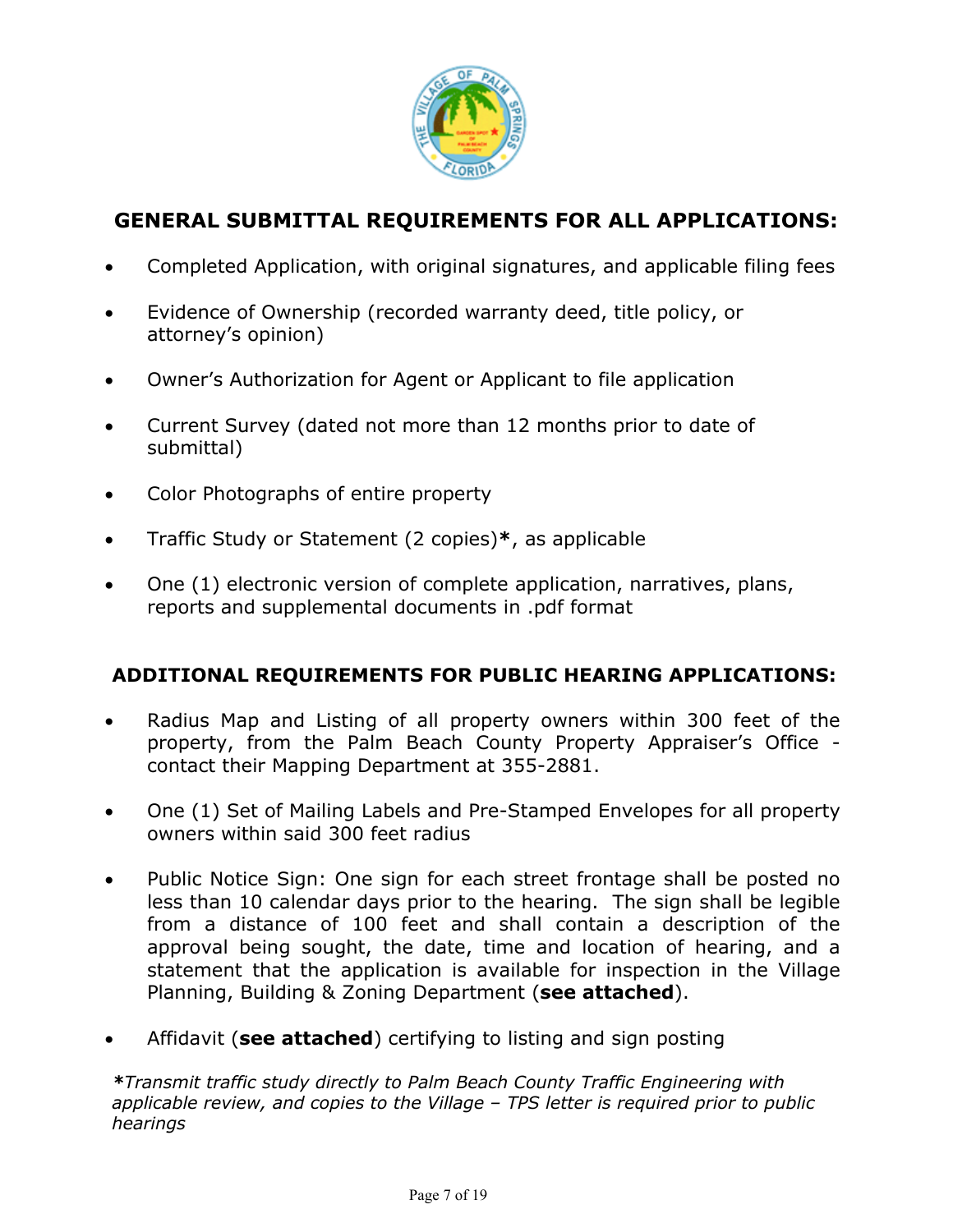## **SECTION 6 - LAND USE PLAN AMENDMENT APPLICATION ONLY**

Existing Village Land Use/Rezoning:

Requested Village Land Use/Rezoning

Reason or basis the land use change/rezoning is required and the intended use or uses this request will accommodate.

ATTACH: LAND USE CHANGE: Analysis of Existing and Proposed Use(s), including analysis of infrastructure/public services, natural resources, open space, affordable housing, land use compatibility, intergovernmental coordination, and consistency with adopted goals, objectives and policies**.**

REZONING: Confirmation of the provisions of all necessary facilities and systems, including storm drainage, water supply, sewage treatment, solid waste disposal, public safety protection, recreational and park areas, school sites and any other services, where applicable.

## **SECTION 7 – APPEAL ONLY**

 $\Box$  Appeal of LDB Action

 $\Box$  Appeal of Decision / Interpretation of Planning, Building & Zoning Director

Appeal of Interpretation / Requirement of Building Official

Requirement or Code Section Being Appealed or That Is At Issue:

Summary of Decision or Condition being Appealed:

Summary of the Relief being Requested: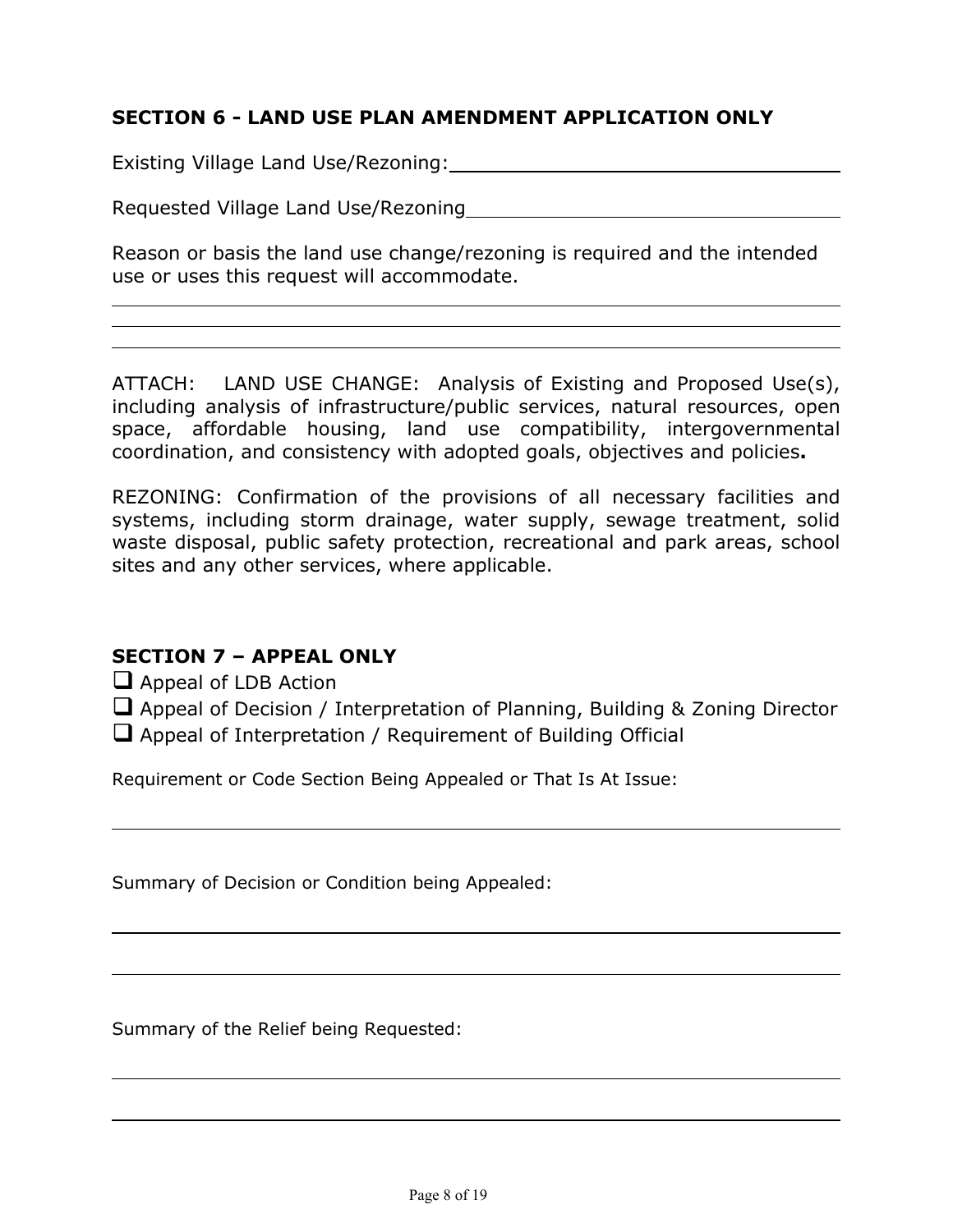# **SECTION 8 – VARIANCE ONLY (Administrative / Standard / Hours of Operation / Sign)**

| Related Applications experience and a manufacturer of the set of the set of the set of the set of the set of the set of the set of the set of the set of the set of the set of the set of the set of the set of the set of the |
|--------------------------------------------------------------------------------------------------------------------------------------------------------------------------------------------------------------------------------|
|                                                                                                                                                                                                                                |
|                                                                                                                                                                                                                                |
|                                                                                                                                                                                                                                |
| Details of Variance Request or Appeal:                                                                                                                                                                                         |
|                                                                                                                                                                                                                                |
|                                                                                                                                                                                                                                |
|                                                                                                                                                                                                                                |
|                                                                                                                                                                                                                                |
|                                                                                                                                                                                                                                |
|                                                                                                                                                                                                                                |

#### ATTACH NARRATIVE AS ADDITIONAL PAGE(s)

Chapter 34, Section 34-602 of the Code of Ordinances, Village of Palm Springs, requires a statement of special reasons or basis for the variance request. This statement should be predicated on the objectives presented in Section 34- 603(b)(1) of the Code. The statement must include comments on each of the following individually:

- a. That special condition and circumstances exist which are peculiar to the land, structure, or building involved, and which are not applicable to other lands, structures, or buildings in the same Planning, Building & Zoning district.
- b. That the special conditions and circumstances do not result from the actions of the applicant.
- c. That granting the variance requested will not confer on the applicant any special privilege that is denied by this chapter to other lands, buildings, or structures in the same Planning, Building & Zoning district.
- d. That literal interpretation of the provisions of this chapter would deprive the applicant of rights commonly enjoyed by other properties in the same Planning, Building & Zoning district under the terms of this chapter and would work unnecessary and undue hardship on the applicant.
- e. That the variance granted is the minimum variance that will make possible the reasonable use of the land, building, or structure.
- f. That the granting of the variance will be in harmony with the general intent and purpose of this chapter.
- g. That such variance will not be injurious to the area involved or otherwise detrimental to the public welfare.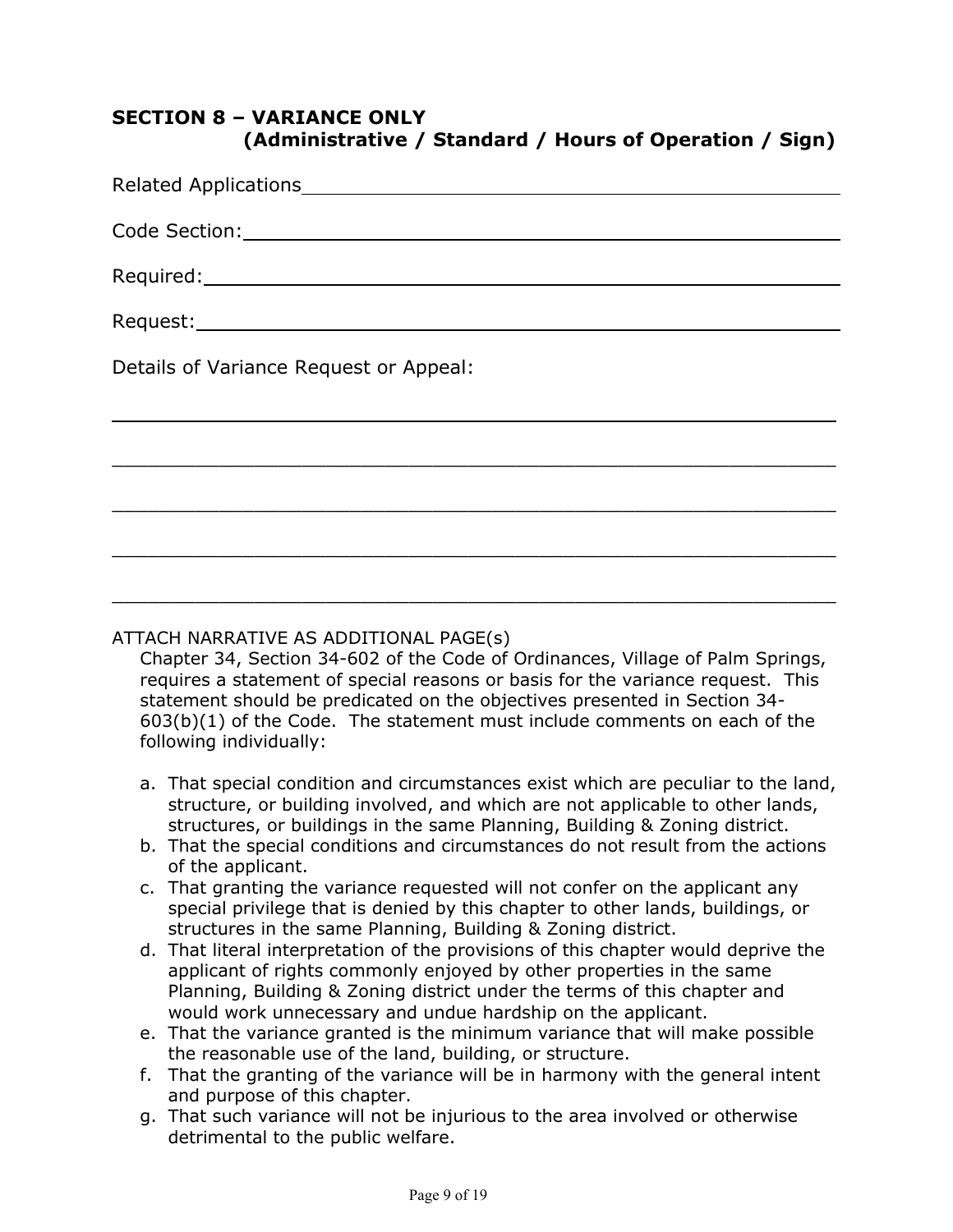## **SECTION 9 – SPECIAL EXCEPTION ONLY (Site Plan Required Also)**

Supplemental Regulations Applicable?  $\Box$  Yes  $\Box$  No

ATTACH NARRATIVE AS ADDITIONAL PAGE(s)

Chapter 34, Section 34-607 of the Code of Ordinances, Village of Palm Springs, requires a statement of special reasons or basis for the special exception request. This statement should be predicated on the seven (7) criteria and factors as set forth in Section 34-607(b) of the Code. The statement must include comments on each of the following individually:

- (1) The proposed special exception use is consistent with goals, objectives, and policies of the village's comprehensive plan.
- (2) The proposed special exception is consistent with the Planning, Building & Zoning and zoning regulations and all other portions of this Code.
- (3) The proposed special exception use is compatible with the character and use (existing and future) of the surrounding properties in its function; hours of operation, type and amount of traffic to be generated; building location, mass, height and setback; and other relevant factors peculiar to the proposed special exception use and the surrounding property.
- (4) The establishment of the proposed special exception use in the identified location does not create a concentration or proliferation of the same or similar type of special exception use, which may be deemed detrimental to the development or redevelopment of the area in which the special exception use is proposed to be developed.
- (5) The proposed special exception use does not have a detrimental impact on surrounding properties based on:
	- a. The number of persons anticipated to be using, residing, or working on the property as a result of the special exception use;
	- b. The degree of noise, odor, visual, or other potential nuisance factors generated by the special exception use; and
	- c. The effect on the amount and flow of traffic within the vicinity of the proposed special exception use.
- (6) That the proposed special exception use:
	- a. Does not significantly reduce light and air to adjacent properties.
	- b. Does not adversely affect property values in adjacent areas.
	- c. Would not be deterrent to the improvement, development or redevelopment of surrounding properties in accord with existing regulations.
	- d. Does not negatively impact adjacent natural systems or public facilities, including parks and open spaces.
	- e. Provides pedestrian amenities, including, but not limited to, benches, trash receptacles, and/or bicycle parking.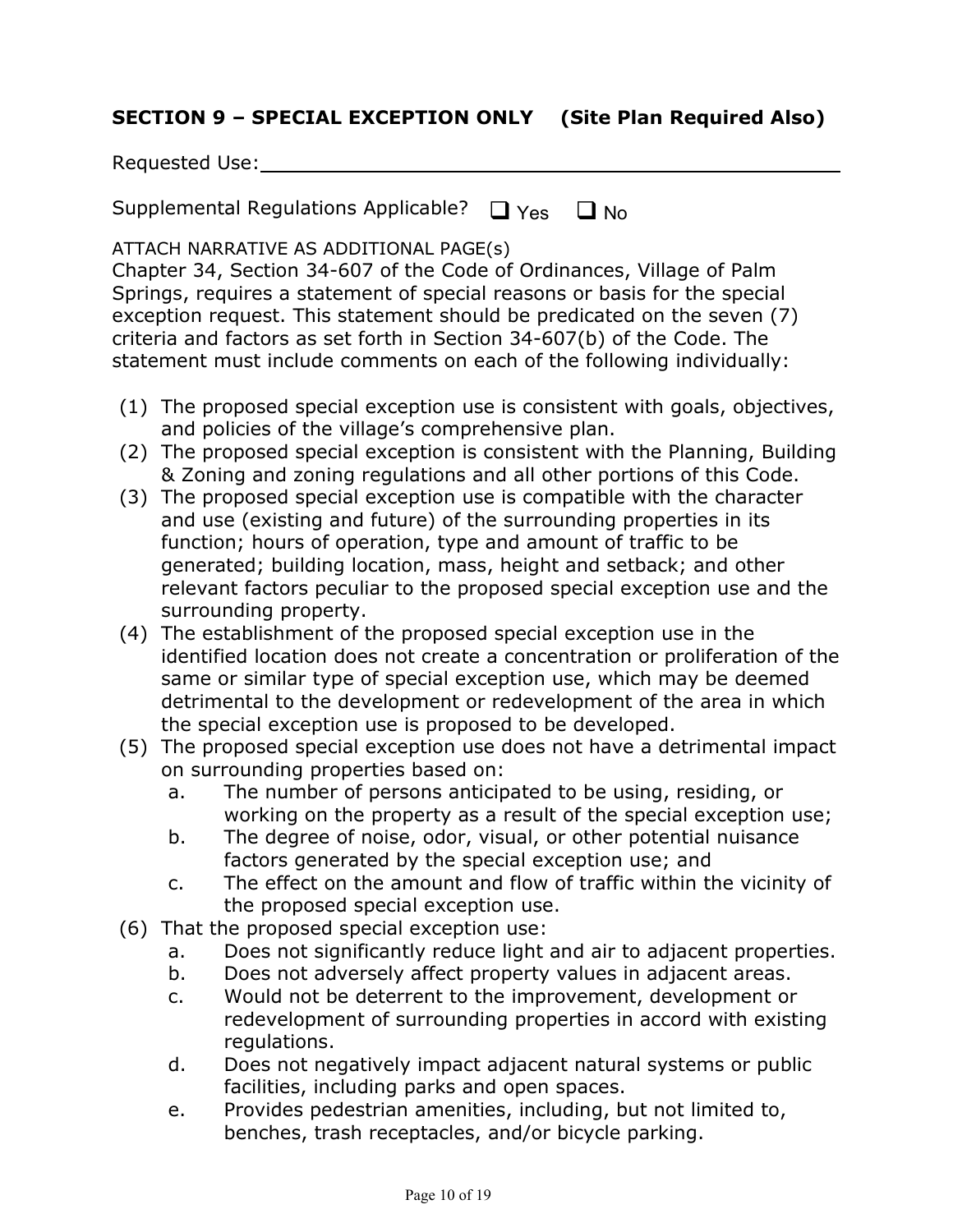(7) The proposed use would enhance and/or promote redevelopment of the Village, fulfill redevelopment objectives, and/or have a positive economic impact on the Village, including creating new jobs, economic growth and provide needed community-serving (neighborhood retail and commercial) uses and businesses.

# **SECTION 10 – SITE PLAN SUBMITTAL REQUIREMENTS**

- In original submittal, provide five (5) copies (24"x36") of the following plans listed as they pertain to the project in full sets. Including three (3) sets of all plans shall be signed and sealed original.
- Provide a Thumb Drive with all submittal materials in pdf format.
- Site plan packages must include but are not limited to :
- 1. Site Plan (see Technical Specifications in Sec. 34-685 of the Code)
- 2. Landscape Plan
	- a. Must show all species and sizes (Florida Grade No.1 only)
	- b. Tree survey of existing site
	- c. Irrigation plans desired, but not required until permitting
- 3. Building Architectural Plans
	- a. Elevations (label each side according to compass direction)
	- b. Roof plan for screening of mechanical equipment
	- c. Color, Material and Texture Specifications/Schedule
	- d. Building colors shall include paint company name, number, and paint color name (color chips preferred)
	- d. Color Rendering
	- e. Details of site amenities (bike racks, benches, trash receptacles,

etc.)

- 4. Photometric plan
	- a. Must show spillover at property line
- 5. Boundary Survey
	- a. Needs to be within the last calendar year
	- b. Needs to show Acreage
	- c. Needs to show proper Parcel ID number
	- d. Needs to have Title Commitment Policy and number referenced,
- OR
- e. Abstract Survey can be used
- 6. Tabular data
- 7. Dumpster locations (include recycling)
- 8. Accessible pedestrian routes from street to building
- 9. Truck (garbage, delivery, etc.) turning radii (AutoTurn Analysis)
- 10. Fire Hydrant locations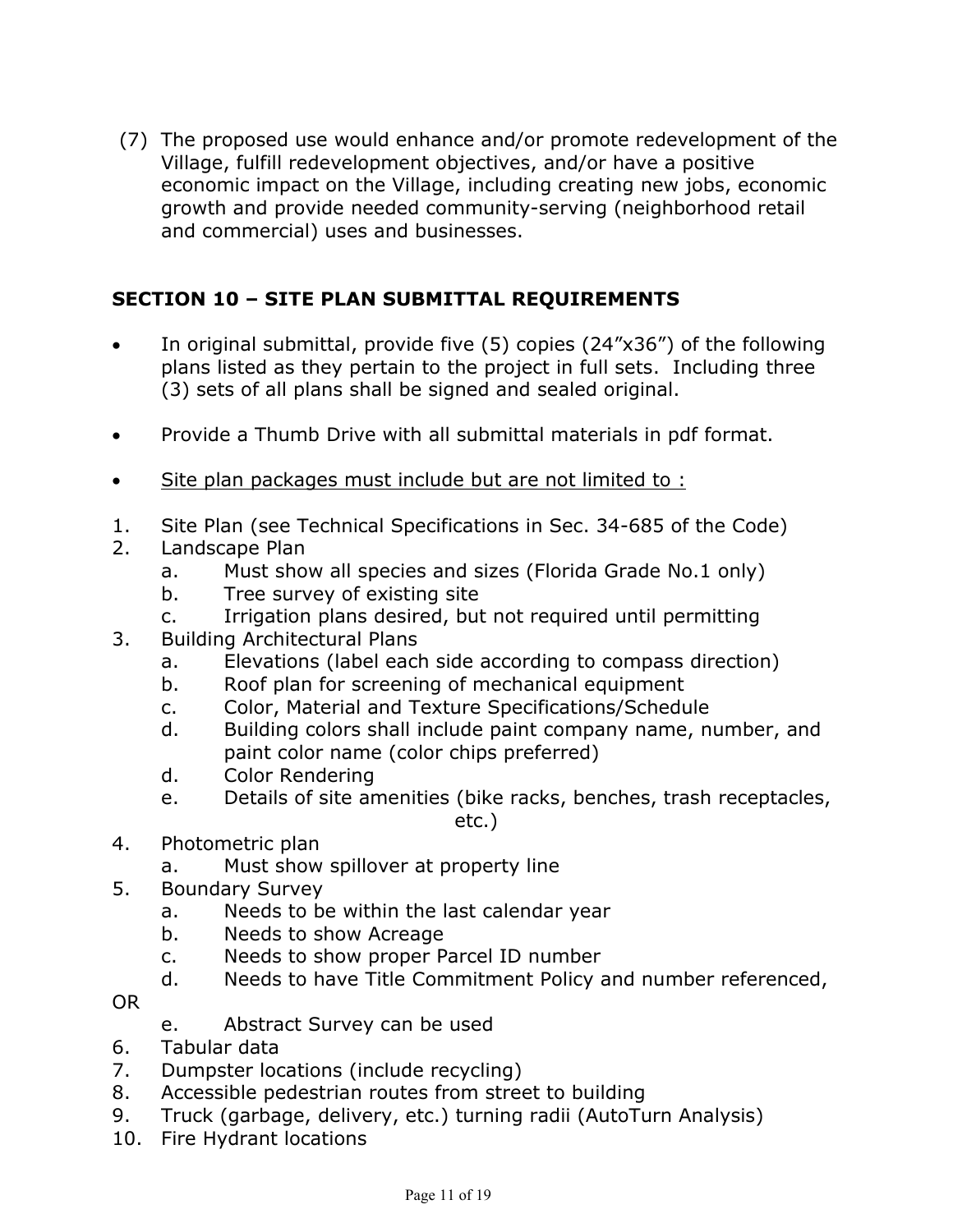- 11. Utility Tie-Ins
- 12. Adjacent Zoning
- 13. Ultimate right-of-ways widths and elevation of adjacent road(s)
- 14. Dimensions on buffers, drive isles and driveways and any other pertinent site
- 15. Floor Plan
- 16. Life Safety Plan, if applicable
- 17. Finished Floor Elevation
- 18. Sign Plans
	- a. general location plan
	- b. details for each sign, including dimensions and summary of sign face area, all coloring (letter, logo, backing, cabinet, etc)
	- c. master sign plan specifications, if applicable
- 19. Paving, Grading and Drainage Plans and Drainage Calculations.
- Copy of FDOT Pre-Approval Letter, as applicable
- If proposing new residential units, School Capacity Availability Determination

RESUBMITTALS for Technical Review: **Submit a letter identifying each review comment and the revision or response provided**, together with five (5) copies of each revised plan sheet, and thumb drive with .pdf files of revised sheets, reports, narratives, and supporting documents;

PLANNING, BUILDING & ZONING BOARD DISTRIBUTION: At least 20 days prior to LDB hearing, submit ten (10) full sets (24"x36") (3 signed/sealed) and thumb drive with .pdf files, revised per and approved by the technical review agencies.

VILLAGE COUNCIL DISTRIBUTION: At least 20 days prior to the VC hearing, submit five (5) sets (24"x36") (3 signed/sealed) and thumb drive with .pdf files, revised to address LDB recommendations, if required.

- *NOTE: Copies of any graphics or handouts used at a public hearing must be provided to the recording clerk and made part of the formal record.*
- *NOTE: Representations made at the hearing, verbally or graphically, become part of the record, and are enforceable as part of the development order.*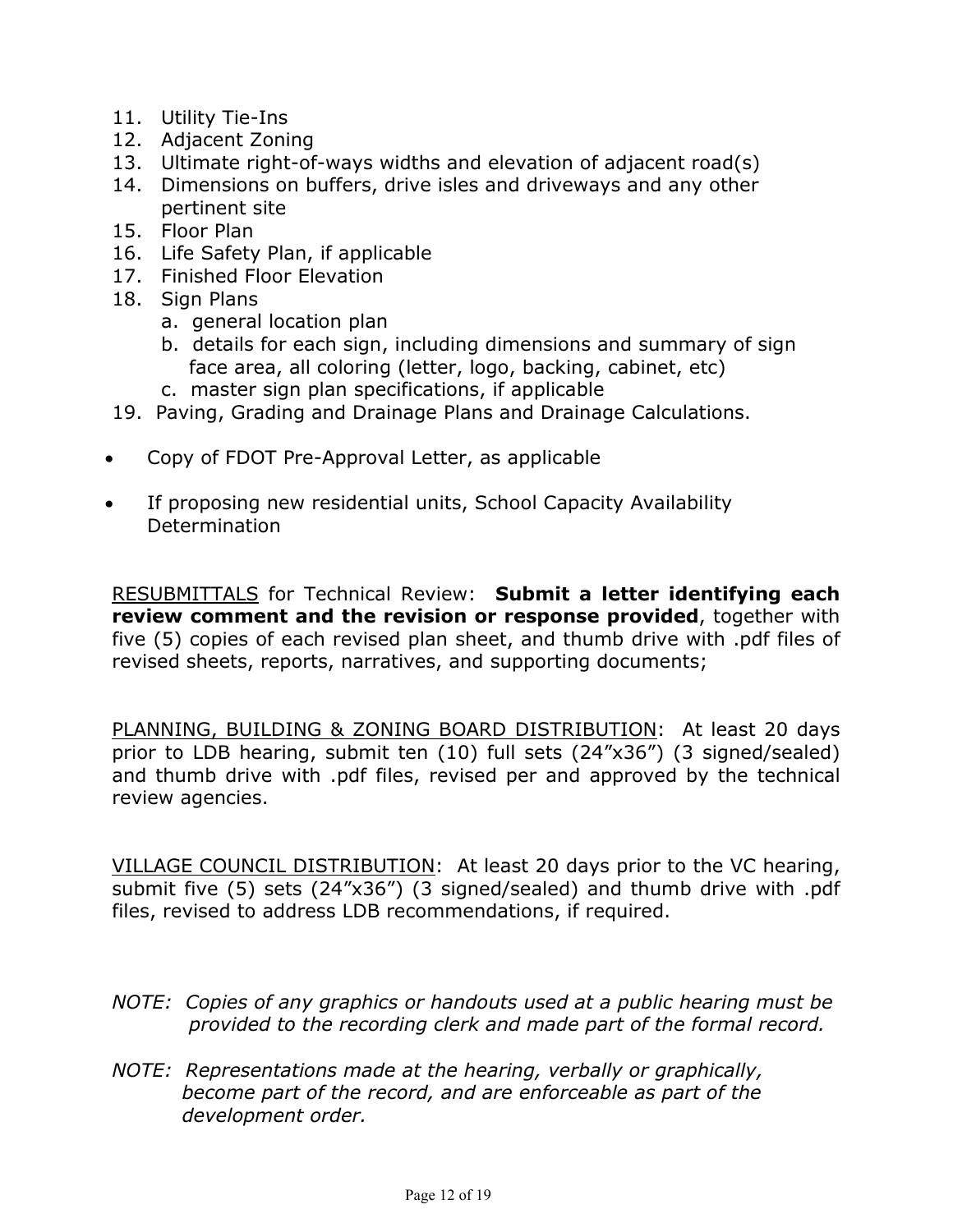

### **AFFIDAVIT CERTIFYING TO PUBLIC HEARING NOTICE REQUIREMENTS**

#### **STATE OF FLORIDA**

#### **COUNTY OF PALM BEACH**

BEFORE ME, the undersigned authority personally appeared who after being sworn, stated the following:

- 1. That I have prepared/ obtained a complete list (and the required mailing labels) of the owners of real property, together with their mailing addresses, that are within three hundred (300') feet of the subject property, as set forth in the current Official Tax Roll of Palm Beach County.
- 2. That to the best of my knowledge, said list is complete and accurate.
- 3. Notice signs were posted on the premises a minimum of 10 days in advance of the public hearing. Attached, are photographs of the signs showing their placement on the property and proximity to the abutting right-of-way.

Signature of Affiant/Applicant

| The foregoing instrument was acknowledged before me by means of $\Box$ physical<br>presence or $\Box$ online notarization, this ______ day of ________________________ |                                            |  |  |
|------------------------------------------------------------------------------------------------------------------------------------------------------------------------|--------------------------------------------|--|--|
|                                                                                                                                                                        |                                            |  |  |
|                                                                                                                                                                        |                                            |  |  |
| identification) as identification and who did (did not) take an oath.                                                                                                  |                                            |  |  |
|                                                                                                                                                                        | Signature of person taking acknowledgement |  |  |
|                                                                                                                                                                        |                                            |  |  |
| Name of officer taking acknowledgement--typed, printed or stamped_                                                                                                     |                                            |  |  |
|                                                                                                                                                                        | Serial number                              |  |  |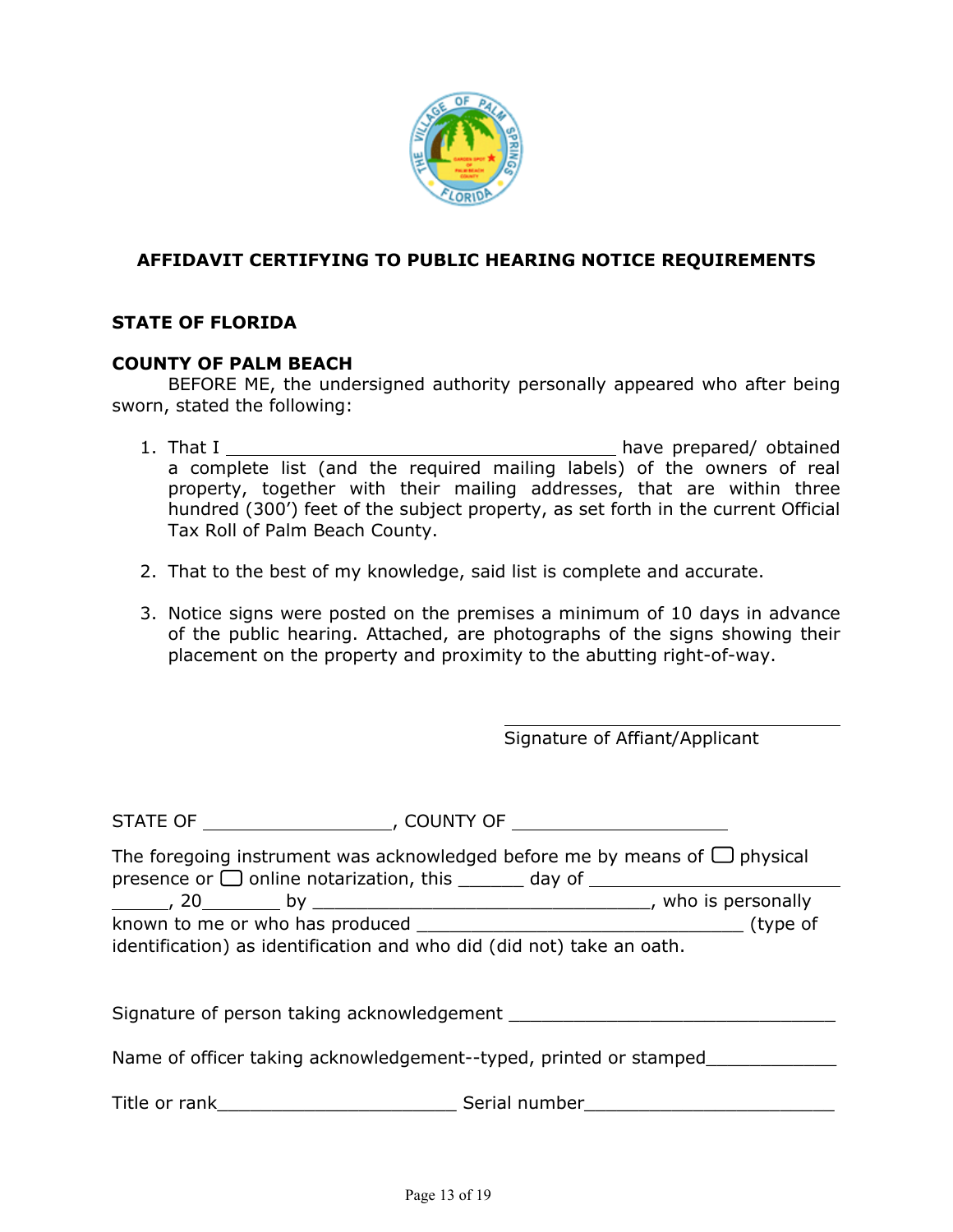| <b>PUBLIC NOTICE</b><br><b>VILLAGE OF PALM SPRINGS</b><br><b>PLANNING, ZONING &amp; BUILDING</b>                                                                                                                                                                                     |                                                                         |  |  |
|--------------------------------------------------------------------------------------------------------------------------------------------------------------------------------------------------------------------------------------------------------------------------------------|-------------------------------------------------------------------------|--|--|
| This property is the subject of the following request(s):                                                                                                                                                                                                                            |                                                                         |  |  |
| Site Plan<br><b>Special Exception</b><br>Development Order Amendment $\Box$ Rezoning<br>Variance                                                                                                                                                                                     | $\Box$ Planned Development<br>$\Box$ Land Use Amendment<br>$\Box$ Other |  |  |
| Petition Number: 1988                                                                                                                                                                                                                                                                |                                                                         |  |  |
| Public hearing date(s) are as follows:                                                                                                                                                                                                                                               |                                                                         |  |  |
| Planning & Zoning Board:                                                                                                                                                                                                                                                             |                                                                         |  |  |
| Village Council:                                                                                                                                                                                                                                                                     |                                                                         |  |  |
| The public hearings indicated above are to be held in:                                                                                                                                                                                                                               |                                                                         |  |  |
| The Village of Palm Springs Council Chambers, 226 Cypress Lane, Palm Springs.                                                                                                                                                                                                        |                                                                         |  |  |
| For Additional Information contact the Palm Springs Planning, Building & Zoning Department:<br>$(561)$ 584-8200 x 3. Interested parties may appear at the public hearing(s) and be heard with respect<br>to the advertised request. Hearing may be postponed without further notice. |                                                                         |  |  |
| In accordance with ADA, documents may be requested in an alternate format. Auxiliary aids or<br>other services will be provided upon request with at least three days' notice prior to hearing. For<br>ADA assistance, please contact the Village Clerk's Office at (561) 584-8430.  |                                                                         |  |  |

# Visit our website at: **WWW.VPSFL.ORG**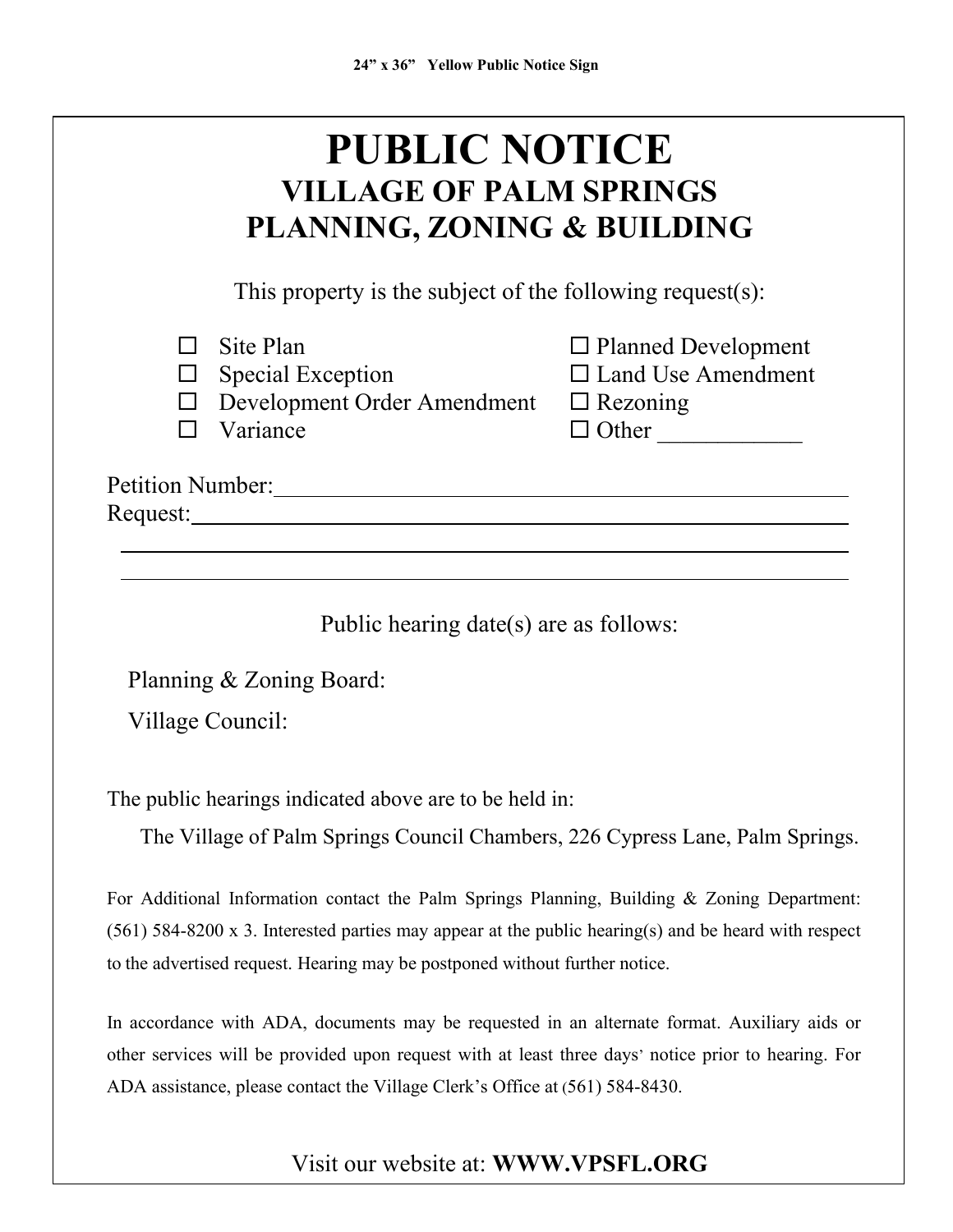# **SECTION 11 – PLANNED DEVELOPMENT (SITE PLAN)**

Narrative: See objectives and performance standards in Article IX, and provide a narrative that outlines the proposed project's conformance with these provisions.

Waivers: Requests for waivers shall be submitted in writing and shall address the following criteria:

a. The request is in harmony with and is consistent with the purpose and intent of the Village's Comprehensive Plan and Planning, Building & Zoning Code and that such waiver will not be injurious to the area involved or otherwise detrimental to the public health, safety, and welfare.

b. The request results from innovative design in which other minimum standards are exceeded.

c. The request demonstrates that granting of the waiver will result in preservation of valuable natural resources, including drainage and recharge areas, natural areas, etc.

d. The request demonstrates public benefits to be derived, including but not limited to such benefits as dedication of rights-of-way, extensions of pedestrian linkages outside of the project boundaries, preservation of open areas and use of desirable architectural, building, and site design techniques.

e. The request provides sufficient screening and buffering to screen adjacent uses from adverse impacts caused by the granting of a waiver.

f. Economic issues may not be used to justify waivers.

g. The request is compatible with existing and potential land uses adjacent to the development site.

h. Waiver requests from minimum common amenity area requirements shall further demonstrate that adequate recreation area is available in the immediate vicinity of the proposed development.

i. Waiver requests from maximum height limitations shall further demonstrate that the additional height will not adversely impact adjacent properties and appropriate setbacks are provided as building height increases.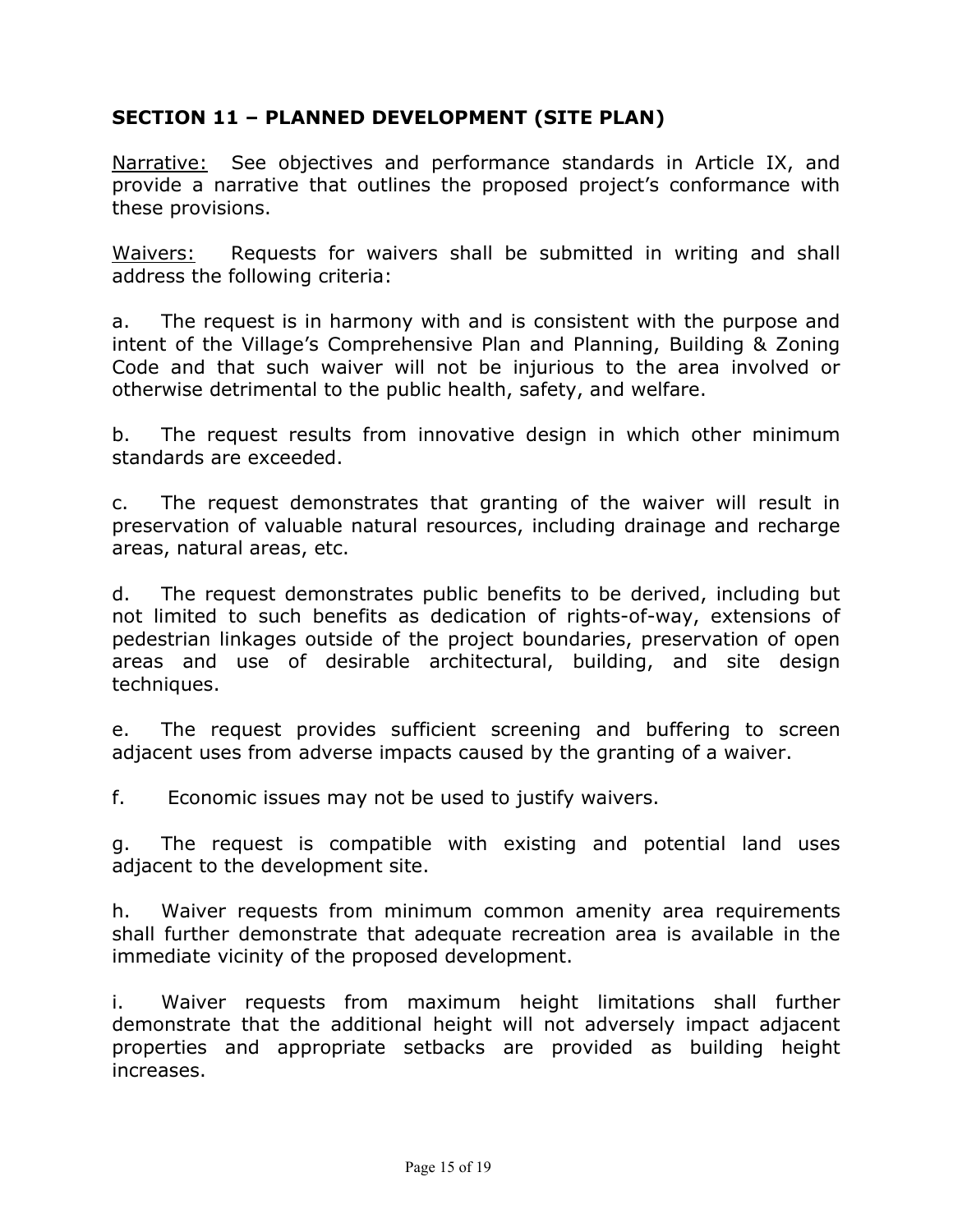**SECTION 12 – PLAT ONLY** (Site Plan or Subdivision Plan required also)

Plat packages must include but are not limited to:

- 1. Plat
- 2. Boundary Survey
	- a. Needs to be within the last calendar year
	- b. Needs to show Acreage
	- c. Needs to show property Parcel ID number
	- d. Needs to have Title Commitment Policy and number reference, OR
	- e. Abstract Survey can be used
- 3. Title Policy

# **SECTION 13 – ABANDONMENT ONLY**

General Description of Area Requested for Abandonment:

Recording Information of Area: \_\_\_\_\_

(attach a copy of instrument)

- Indemnification and Hold Harmless Agreement executed by the Owner indemnifying the Village and holding the Village harmless from any and all losses, claims, damages and other liabilities resulting from, or arising out of the abandonment of the property. **See attached form of agreement.**
- $\Box$  Letters of any objection to the abandonment request from all utilities and drainage districts providing service to the property, including but not limited to, Lake Worth Utilities, FP&L, Cable distributor, water and sewer service provider, public gas (if applicable).
- $\Box$  Evidence of payment of all current taxes on the subject property.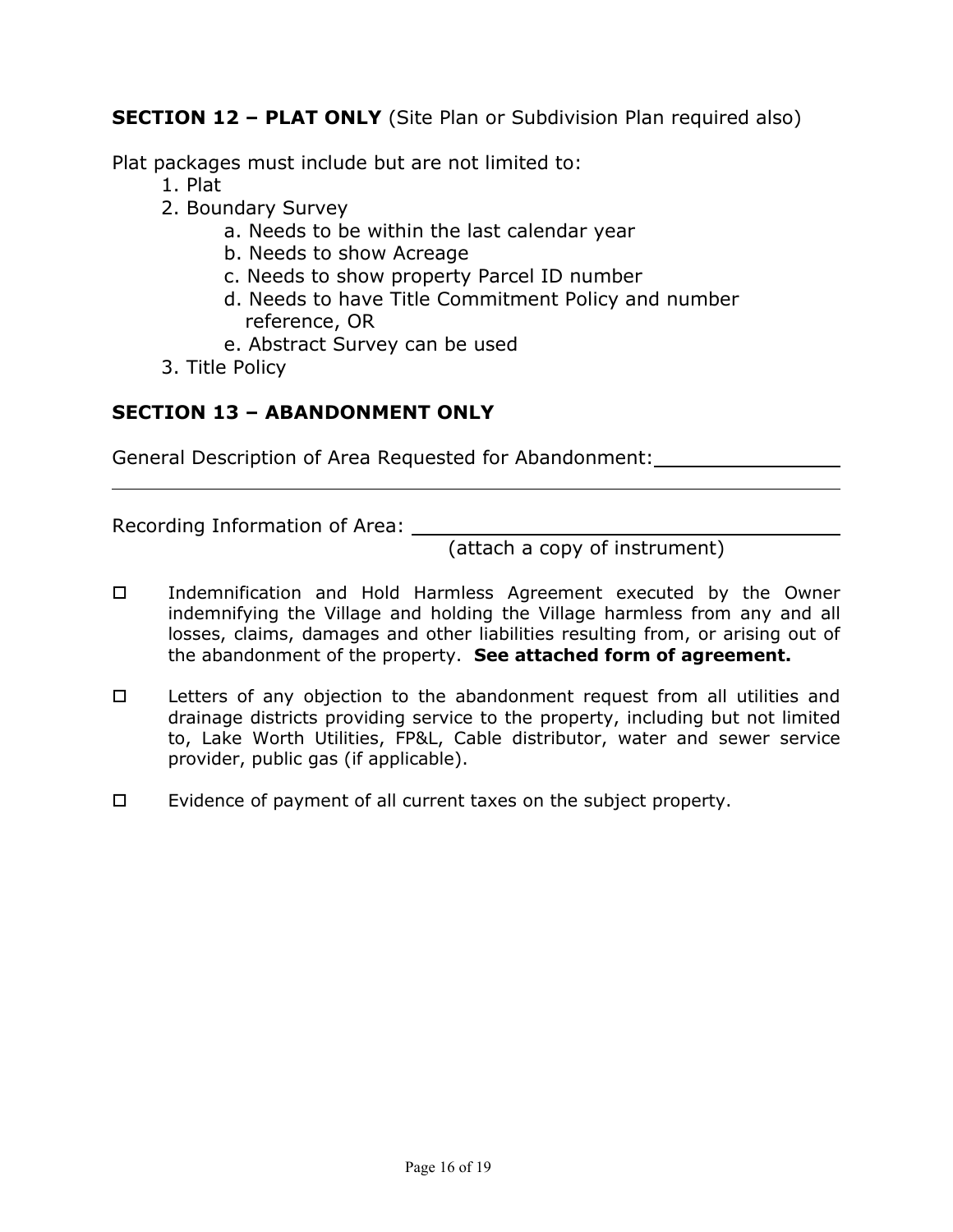

### **INDEMNIFICATION AND HOLD HARMLESS AGREEMENT**

This Indemnification Agreement ("Agreement") is made this \_\_\_\_ day of \_\_\_ \_, 20\_\_, by and between the Village of Palm Springs, a municipal corporation organized and existing under the laws of the State of Florida ("Village"), with its principal offices located at 226 Cypress Lane, Palm Springs, FL 33461, and , whose address is

("Indemnifying Party")

#### **WITNESSETH**

In consideration of the sum of One Thousand Five Hundred Dollars (\$1500.00) and other good and valuable consideration, the receipt of which is hereby acknowledged by the parties, and to the fullest extent permitted by laws and regulations, the Indemnifying Party shall indemnify, defend, save and hold harmless, the Village, its officers, elected officials, agents and employees from any and all claims, damages, losses, liabilities and expenses, (direct, indirect and consequential) pertaining to or arising out of the abandonment of the real property which is the subject of this Application for Abandonment.

The Indemnifying Party shall pay all losses, claims, liens, settlements, or judgments of any nature whatsoever in connection with the foregoing indemnification, including but not limited to, reasonable attorney's fees (including appellate attorneys' fees and costs). The Village reserves the right to reasonably approve of the legal counsel selected by the Indemnifying Party to conduct any defense in any such proceedings, and all reasonable costs and fees associated therewith shall be the responsibility of Indemnifying Party.

The indemnification obligation hereunder shall not be limited in any way by any limitation on the amount or type of damages, compensation, or benefits payable by or for the Indemnifying Party under any policy or policies of insurance of the Indemnifying Party or a third party.

This Agreement shall not in any way be construed to create a partnership, association, or any kind of joint venture or undertaking between the parties hereto. The Village specifically reserves all statutory and common law rights and immunities, and nothing herein is intended to limit or waive the same, including but not limited to, the procedural and substantive provisions of Section 768.28, Fla. Stat., and Section 95.11, Fla. Stat., as amended from time to time.

The Indemnifying Party's obligation to indemnify, defend, and pay for the defense, or at the Village's option, to participate and associate with the Village in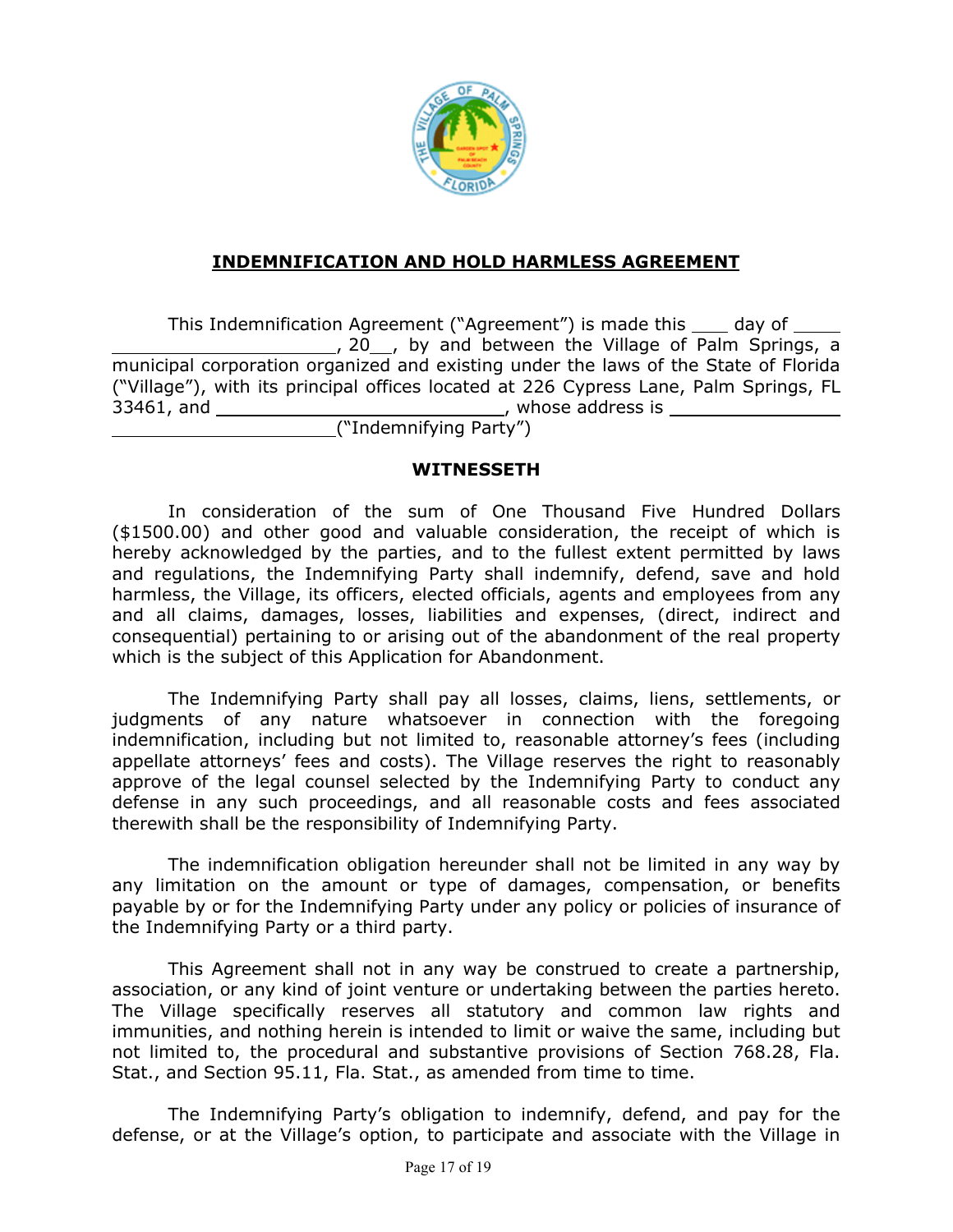the defense and trial of any claim and related settlement negotiations, shall be triggered by the Village's notice of claim for indemnification to the Indemnifying Party. The Indemnifying Party's inability to evaluate liability or its evaluation of liability, shall not excuse the Indemnifying Party's duty to defend and indemnify within 7 days after such notice is given by the Village by registered mail. Only an adjudication or judgment after the highest appeal is exhausted, specifically finding the Village solely negligent, shall excuse performance of this provision by the Indemnifying Party. The Indemnifying Party shall pay all costs and fees related to this obligation and its enforcement by the Village. The Village's failure to notify the Indemnifying Party of a claim shall not release the Indemnifying Party of the above duty to defend and indemnify.

**IN WITNESS WHEREOF**, the parties hereto have executed this Agreement as of the date first above written.

#### **INDEMNIFYING PARTY**

 $By:$ 

Indemnifying Party

Printed Name of Indemnifying Party

#### **VILLAGE OF PALM SPRINGS**

By:

ATTEST

KIMBERLY M. WYNN, VILLAGE CLERK